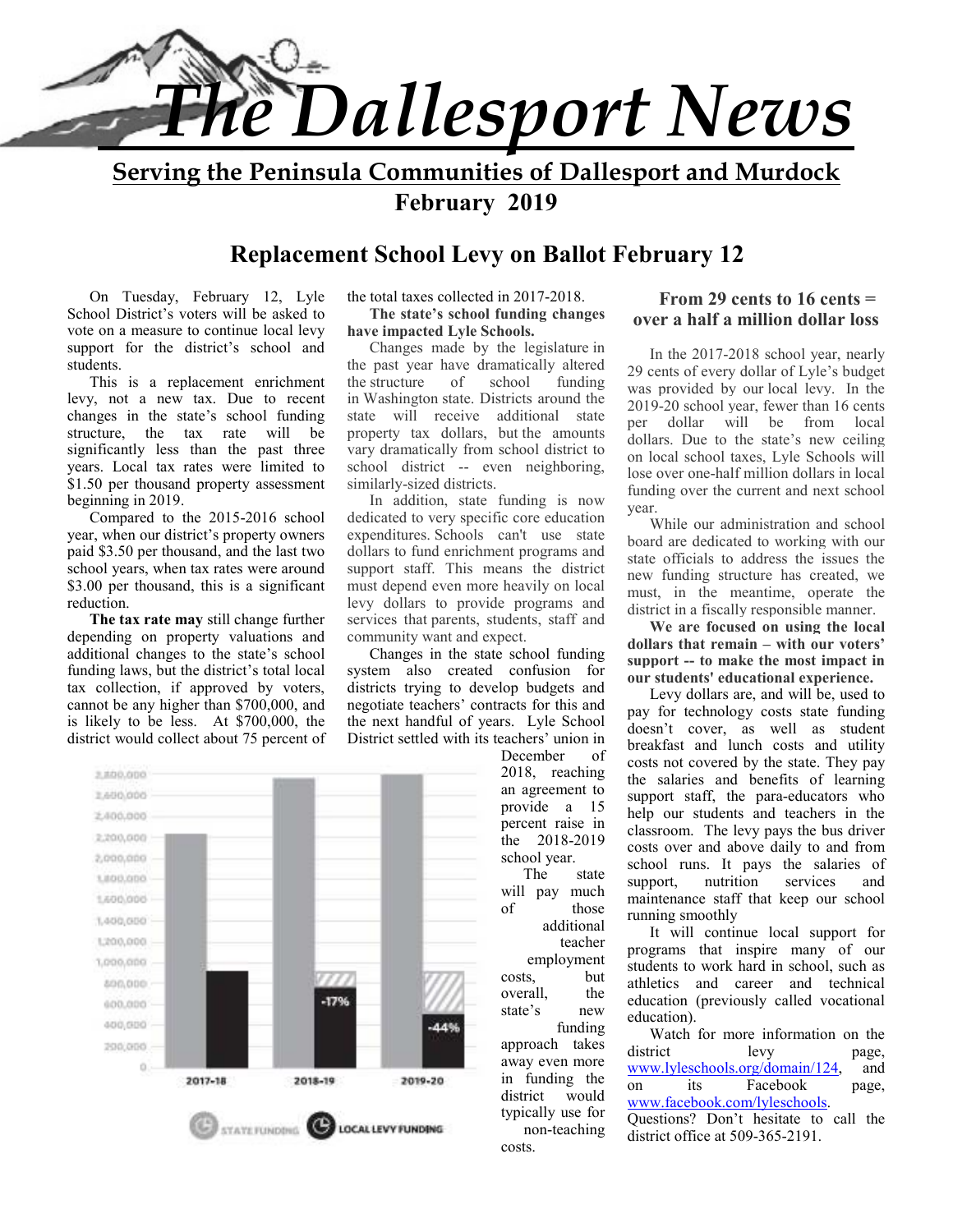#### **Book Report By Judy Bane "A Delicate Touch" by Stuart Woods**

When an old acquaintance reaches out to Stone Barrington requesting assistance, the job seems easy enough. She needs an expert in an esoteric field, someone with both the knowledge and careful dexterity to solve a puzzle. But the solution to one small problem blows the lid open on a bigger scandal going back decades, and involving numerous prominent New Yorkers who would prefer the past stay buried.

With this explosive information inhand, Stone Barrington is caught between a rock and a hard place, his only options either to play it safe to the detriment of others, or to see justice done and risk fatal exposure. But when it comes to Stone Barrington, danger is usually just around the corner . . . so he may as well throw caution to the wind.

This is the latest title by Stuart Woods, who tells spare, action packed stories filled with memorable characters that entertain you in every chapter. These books can be read as stand alone stories but I highly recommend going back and reading as many of this authors books as you can. You won't be sorry.

#### **Hospital Pricing Online**

Following federal requirements, Mid-Columbia Medical Center has posted on its website its standard pricing for everything from baby aspirin to ER visits to medical procedures. With an eye to improving transparency and allowing cost comparisons, federal law required all hospitals to post their pricing on the internet by Jan. 1.

https://www.mcmc.net/aboutmcmc/hospital-pricing-lists/hospitalmaster/

#### **150 MW Solar Energy Facility Planned in Bickleton Vicinity**

By Sverre Bakke The Enterprise

What would be Washington's largest solar energy installation by a magnitude of more than five is being planned for a 1,700-acre site near Bickleton.

Aurora Solar, LLC, a wholly owned subsidiary of Avangrid Renewables, LLC, is proposing to develop a 150 megawatt solar energy facility on mostly leased private property located about eight miles south of Bickleton.

One section of land Avangrid/Aurora want to include in the siting area is owned by the Washington Department of Natural Resources; Aurora is negotiating with DNR to execute a lease to that property.

According to Klickitat County planning documents, the project is located adjacent to existing wind energy facilities. Three of them (the 151.2 MW Juniper Canyon, 199.5 MW Big Horn, and 50 MW Big Horn II) are owned by Portland-based Avangrid. The siting area would overlap portions of the Juniper Canyon and Big Horn wind projects.

Aurora Solar's proposed Lund Hill Solar Project is being processed by the County Planning Department under the County's Energy Overlay Zone (EOZ). An environmental impact statement (EIS) is being prepared pursuant to RCW 43.21, the State Environmental Policy Act. The EIS will ad-dress No Action and Action alternatives in relation to environmental elements and cumulative impacts. Avangrid/Aurora has retained Tetra Tech, of Pasadena, Calif., as the consulting firm.

The project also will address the development standards outlined in the Energy Overlay Zone, among other things. It will re-quire a conditional use permit from the County Board of Adjustment before construction could begin.

Paul Copleman, communications manager for Avangrid Renewables, told The Enterprise last month Avangrid "began our permitting due diligence in support the current EOZ application at the beginning of 2018."

That led up to a Dec. 13 public meeting in Bickleton at which Aurora Solar reveal-ed its proposed Lund Hill Solar Project to the community. Scoping for the EIS ended Dec. 21.

Copleman said Avangrid/Aurora analyze many attributes "in order to identify a potential solar site location."

"A couple of the key factors that guided us to this proposed location were the topography and its proximity to our existing Juniper Canyon Wind Project's transmission line," he continued.

Copleman said the Lund Hill Solar Project would be built in a single phase "but will plan for the flexibility to build in phases." He declined to state a possible construction budget for the project.

"We treat the construction budget as proprietary, but as one recent example, our 56 MW Gala Solar Plant outside Prineville, represented a \$120 million investment in the state" of Oregon.

"A lot goes into siting a solar energy facility, but each project is different and goes through a rigorous permitting and evaluation process," Copleman explained. "Ultimately, each project broadly has to bring together a good combination of solar exposure, access to the energy grid, and be a fit with the land and the community. Those factors essentially drive the evaluation of all of our renewable projects around the country.'

Washington's largest solar farm is a 28 MW facility near Lind in Adams County that began commercial power production last month.

A second 25 MW solar farm on irrigated farmland in Kittitas County was permitted last October by Gov. Jay Inslee, per the State Energy Facility Site Evaluation Council's terms and conditions, over the objections of Kittitas County officials and residents. This project is expected to be completed by the fall of 2019, according to its sponsor.

#### **All libraries and the bookmobile will be closed on February 18th. Presidents Day.**

**Klindt's Bookstore** 541-296-3355

315 E. 2nd Street, The Dalles

Hours: Mon. – Sat. 8:00 am– 6:00 pm Sundays 11:00 am - 4:00 pm

**The Dalles/Wasco County Public Library** 541-296-2815

wascocountylibrary.com

722 Court Street, The Dalles **HOURS:** 

Monday-Thursday 10 a.m. to 8:30 p.m. Saturday: 10 a.m. to 5 p.m. Closed Sunday

*\*FREE wireless Internet access* inside the library and on library grounds. **White Salmon Valley Community Library** 509-493-1132 - Town & Country Sq. White Salmon Open Tuesdays 10:00 am - 8:00 pm

Wed.-Sat. 10:00 am - 6:00 pm  *\*FREE wireless Internet access*  **Goldendale Community Library**  (509) 773-4487

131 West Burgen Street Goldendale, Open M Tu Th F Sat 10am-6:00pm and 10 to 8 on Wednesdays

**Bookmobile**  Fort Vancouver Regional Library 1-888-546-



2707 The Library Bookmobile Fall - Winter Schedule

**Wednesdays February 6th. & 20th .**  Lyle Market.....9:45 – 10:15

Lyle High School….10:25- 12:30 Dallesport Church of Christ…1:45–3:00

 A map of all FVRLibraries' bookmobile stops as well as printable<br>schedules can be found at schedules can be found at http://www.fvrl.org/bookmobiles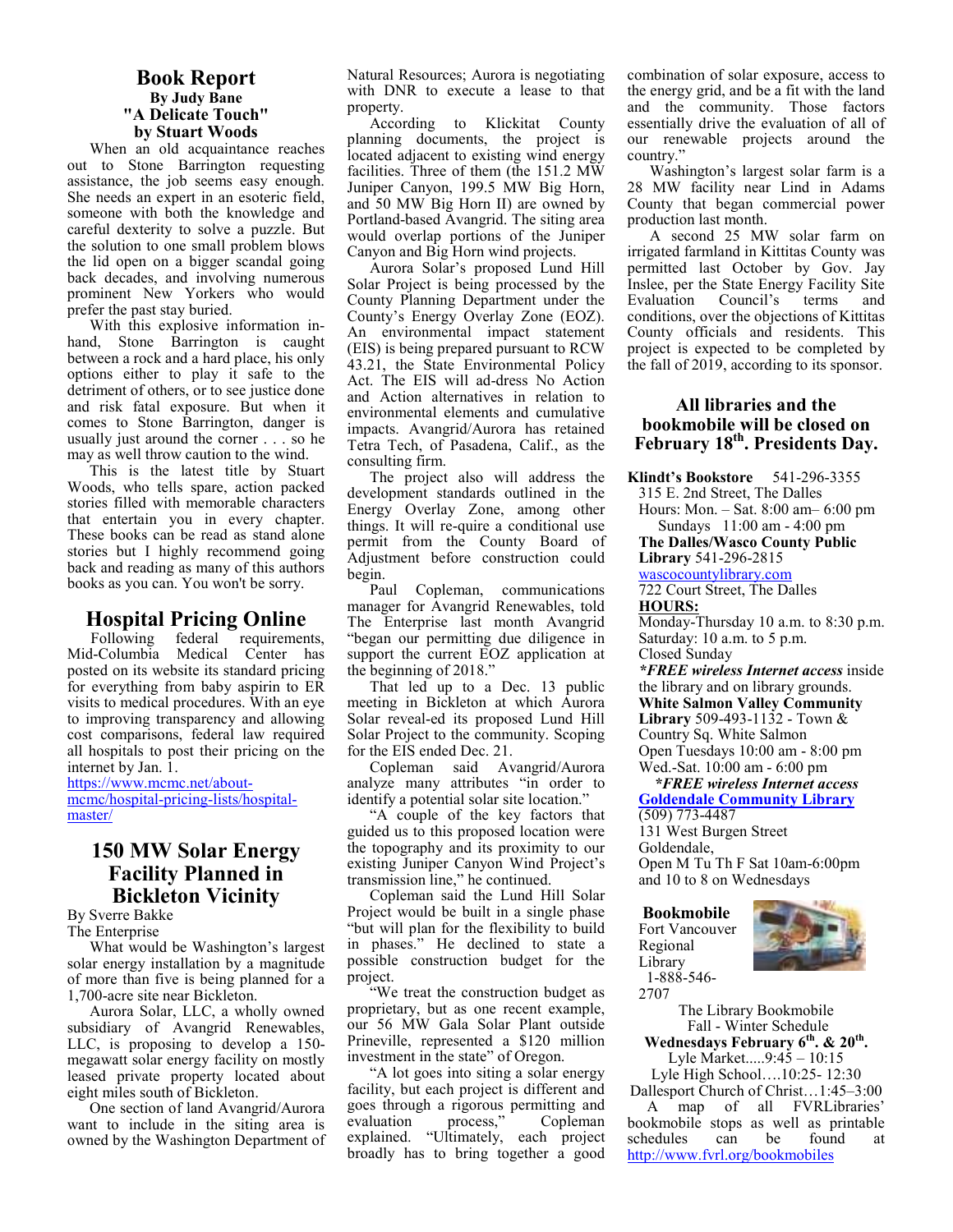#### **Community Council Corner**

By Caleb Hotchkiss Council report for the January 10, 2019 Dallesport-Murdock Council Meeting

Lori Smith from the Lyle School district was the guest speaker at the Dallesport-Murdock Community Council Meeting this month. She spoke about her background, and an upcoming levy vote she hopes will fund Lyle Community Schools enhanced learning activities such as vocational education,<br>technology education, meals for technology students, and school sports. Principal Smith discussed funding challenges the school district faces and implications of the McLeary Act which re-organizes<br>state school funding including state school funding including limitations on levys to \$1.50 per \$100,000 of assessed property value. Principal Smith encouraged community members to vote in the February  $12^{\text{th}}$ election.

The Council discussed upcoming Columbia River Gorge Commission Urban Area Boundary workshops, the recent appointment fo Dr. Ann Varkados<br>as the Lyle School District as the Lyle School Superintendent, and an application with Klickitat County to add three hangars to the Columbia Gorge Regional Airport.

The Klickitat County Board of County Commissioners (BOCC) 2018 actvities were discussed including activities related to the pending Yakima Nation Housing Authority Dallesport development, which is inactive recently; the Klickitat County Training Center gun range which is currently being used by law enforcement and will open to the public shortly; and Sherriff Songer's task force to address criminal activity in Lyle. The Council is requesting that the BOCC continue to summarize their activities for the benefit of the Council and community members.

The Council discussed recent extensions of the Dallesport Water District boundary line to include John Foley orchard property and Ross gravel pit property. The potential for development in these areas was discussed.

The Council Secretary position vacated by Kim McCartney with his resignation at the December 13, 2018 Council meeting was filled with the Council's appointment of Councilman Caleb Hotchkiss to the position of Secretary.

The Council is working to revise its bylaws, and its website. Look for updates to the website at updates to the website at www.Dallesport-Wa.org.

The next meeting of the Dallesport-Murdock Community Council is **February 14th, 7:00 PM,** at the Community Center on  $6<sup>th</sup>$ . Upcoming speakers include the Port Authority and Marty Hudson of the Klickitat County Weed Control Board Office.

## **Dallesport Water Dist.**

P.O. Box 131

Dallesport, WA 98617 If you have any questions regarding your water system, please feel free to contact. Lane Goodenough, District Manager 541- 980-6756 dwdmanager@gmail.com or

Austin Wilson, DWD Clerk 541-980-

6514,or dallesportwater@gmail.com Clerks office hours: 8:00am to 1:00pm Monday thru Thursday.

**Monthly meetings are held on the 2nd Wednesday of every month at 6:00pm at the Dallesport Community Center.** 

**K.C.F.D. #6 Dallesport/Murdock Fire Dept. Breakfast February 16th. 7-10 am Dallesport fire station All proceeds go to the Dallesport Fire Department Building Fund….. Biscuits and gravy… or Pancakes Coffee & Juice… \$5.00 per Person** 

## **WGAP Teaming Up for Poverty Simulation Roles**

By Ken Park, The Enterprise

In Klickitat County, 15.5 percent of residents live below the Federal poverty level, according to the United States Census Bureau.

Thanks to the efforts of Heidi Venture, an independent consultant for rural non-profits, Washington Gorge Action Programs (WGAP) is teaming up with Skyline Hospital, Educational Service District (ESD) 112, Klickitat County Health Department, and Providence Hood River Memorial Hospital to bring a "Poverty Simulation" to Klickitat County.

"Poverty is complex and the experience of living in poverty is not something that can be understood very well by those of us who have never had the experience," said Leslie Naramore, executive director for WGAP.

"Poverty Simulation" is designed to give participants a better understanding

of what living in poverty is really like. The simulation has participants taking on roles of family members who all face a variety of challenging, but typical, circumstances. It is the participants' task to provide food, shelter, and other basic necessities for their families by accessing various community resources during four, 15-minute "weeks."

At the end of the simulation, there will be a debriefing period with trained facilitator Steve Roe.

"It can be a very frustrating process and participants should be prepared to have their biases and expectations challenged," said Naramore.

The Poverty Simulation can be a profoundly moving experience, forcing people to think about the harsh realities of poverty faced by those in the community and how society can address the problem.

Poverty Simulations were started by a Community Action Network (CAN) in Jefferson City, Mo., in 2015. According to the Poverty Simulation website, the goal of the simulation is to "Bridge that gap from misconception to understanding. The community action poverty simulation (CAPS) is an interactive immersion experience. It sensitizes community participants to the realities of poverty. CAPS is not a game. It is based on real Community Action clients and their lives. CAPS exist to: Promote poverty awareness, increase understanding and inspire local change."

"It is the first step to getting people and communities engaged. Our target audience with this simulation is local persons who can make a difference, whether it be people who set wages in the area, landlords, or just people who have the desire to better understand the realities that our families, neighbors, and communities face every day," said Naramore.

The Poverty Simulation is scheduled for **March 6 from 9 a.m. to noon** at Grace Baptist Church in White Salmon. People who are interested in attending the Poverty Simulation should contact Nara-more at leslie@wgap.ws

There is room for 80 participants. WGAP is also seeking 20 persons who have lived through the experience to play the role of resource providers. Childcare and lunch will be provided.

**Be sure to check out our new updated website thanks to our Webmaster/Council Secretary Caleb Hotchkiss. www.Dallesport-Wa.org**.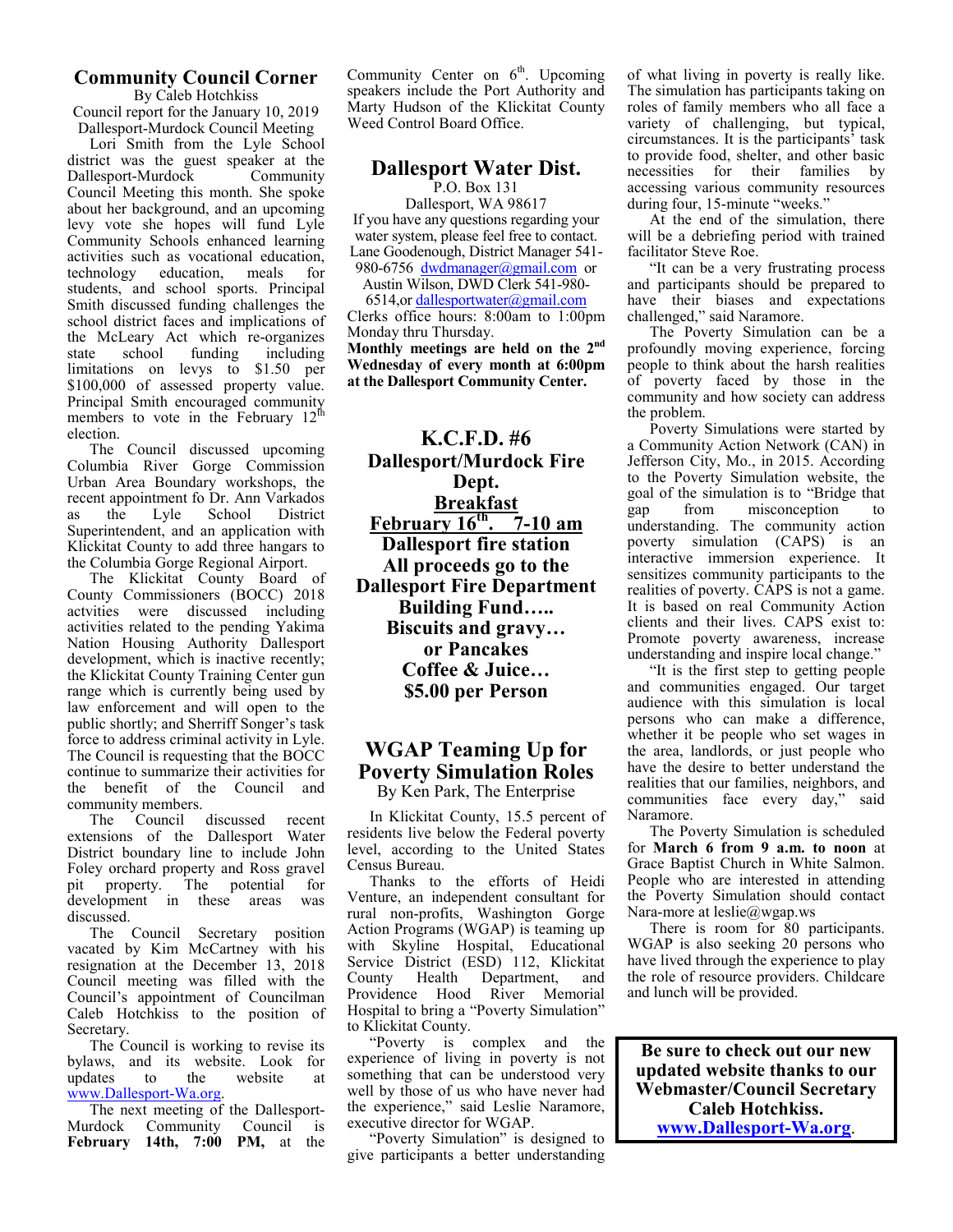

**ORIGINAL WASCO COUNTY COURTHOUSE - 1859 ORIGINAL COURTHOUSE REGIONAL HISTORY FORUM SERIES FOR 2019** 

## **Programs begin at 1:30 p.m. in the upstairs courtroom of the 1859 courthouse, 410 West 2nd Place, The Dalles behind the Chamber of Commerce / Visitors' Center**

## **Saturday, February 2**

## **World War I, Part 1: Stonehenge and the Great War**

*Washington State Park Ranger Mark Harris developed this PowerPoint for the 2018 centennial of the war and armistice.* He covers Sam Hill's Stonehenge, the war's beginnings, new technology used in the war, how uniforms differed between combatants, the role of women in the war effort, the trenches, the fall of empires and continuing effects of one of the deadliest conflicts in human history.

# **Saturday, February 9 World War I, Part 2: Living History and Music of the War**

*Ranger Mark Harris returns in full uniform and unpacks his old kit bag of items a soldier carried into World War I.* His first person "living history" presentation rounds out the story of the war that ended with the Treaty of Versailles 100 years ago. Members of the Cascade Singers will offer some songs of World War I.

## **Saturday, February 16 Japanese Families in the Mosier Area Prior to 1942**

*Dave Wilson, Mayerdale history researcher, presented a program worth repeating at Wasco County Historical Society's annual meeting in 2014.* Historic photos and family stories reveal a vibrant Japanese community on what is now the Mayerdale Estate and nearby properties prior to the World War II internment.

## **Saturday, February 23 The Town Above Celilo Falls: Launching Site for the Upper River**

*Local historian John Brookhouse has family connections to the long-ago town that served as entry point to the upper Columbia River above Celilo Falls.* He has added to the maps and photos from last summer's Wasco County Historical Society program and they've been enlarged for projection on the big screen.

**Admission is free for the February programs**  *Donations gladly accepted! – Downstairs monitor for those unable to climb stairs.*  **Coffee and cookies will be served**  *Become a member of Original Courthouse – help preserve local history!*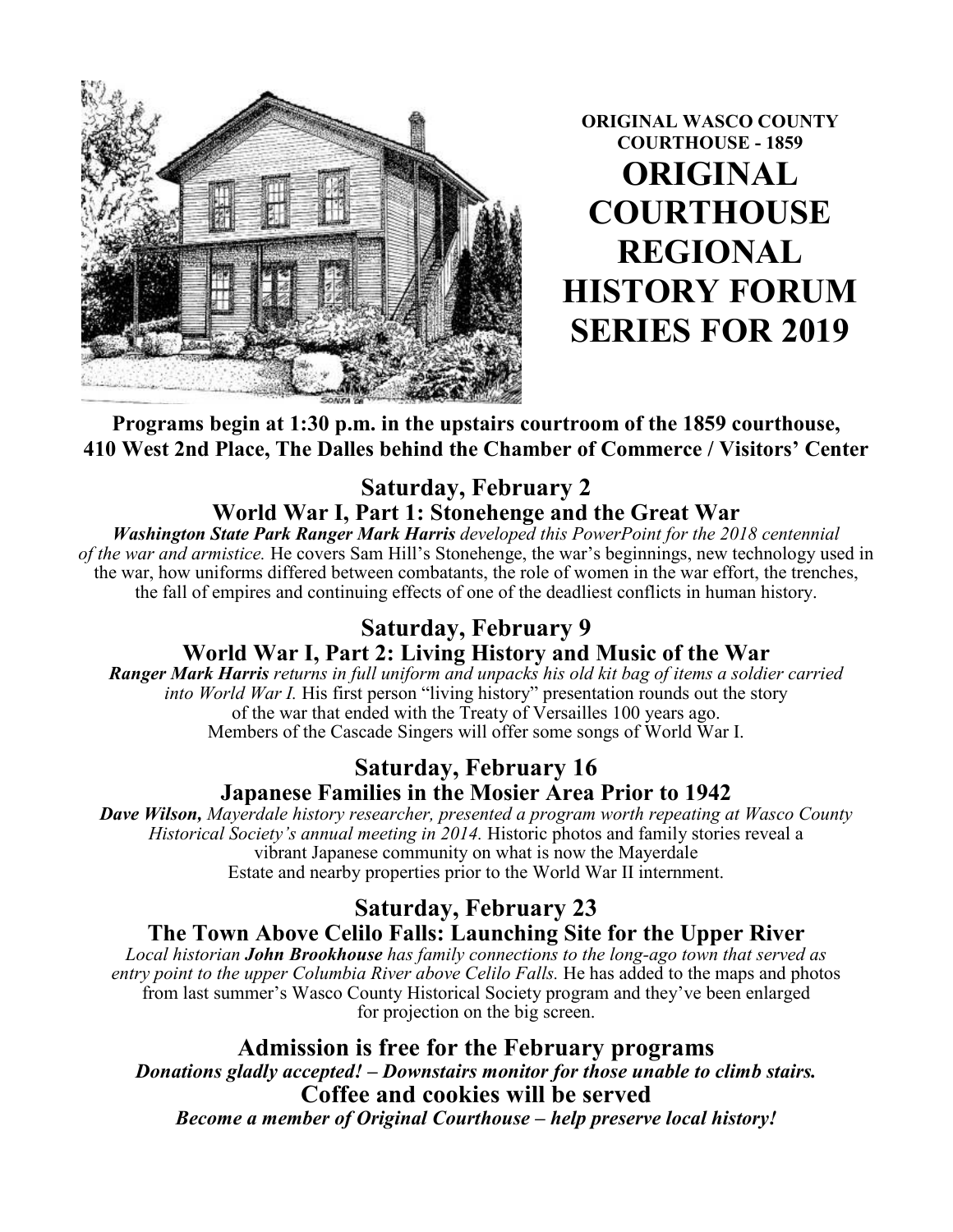# YLE SCHOOL DISTRICT

For the latest information on Lyle School District, visit the website for the school district. **http://www.lyleschools.org**



If you've attended a basketball game recently, you may have noticed the gym no longer has that murky look and you can actually see the details in the program without using your cell phone flashlight (OK, we might be exaggerating just a little). The point is, we have these two wonderful people to thanks for that: Monte and Mellissa Olson heard about the need and stepped in to help maintenance staff person Robert Allen replace ballasts in the gym's light fixtures. Monte donated his time and Mellissa stepped up to assist the guys -- braving dead bugs and dust in the light fixtures along the way. Superintendent Dr. Ann Varkados honored the Olsons at the December school board meeting, where this photo was taken. We'd also like to welcome Mellissa to the pre-Kindergarten program, where she will be helping lead one of our classes with our extra littles!

### **Medication Safety Survey**

A group of community leaders, including parents, educators and healthcare professionals, is working to prevent youth substance abuse in Klickitat County and they need to hear from you. In recent years the misuse and abuse of prescription drugs has become a problem for youth throughout the country and locally. A recent survey found that 15% of Klickitat County  $10<sup>th</sup>$  graders reported using a prescription medication that was not prescribed to them.

One way we can keep our youth safe is to securely store medications in our homes. We are looking into providing safe in-home storage options for adults in our community and want to know which option might work best for you. If you are a parent, grandparent, mentor or neighbor to a young person, we want to hear from you. Please take a brief moment to complete our online survey and help us in taking steps to protect our young people from harm. https://www.surveymonkey.com/r/N7WL352

**(Klickitat, Lyle Against Substance Abuse Coalition) Feb. 20th . 5 - 6:30 pm Meets the 3rd Wed of each month. Alternates between Klickitat and Lyle**

> **The Library Bookmobile--- Fall - Winter Schedule Wednesdays February 6th. & 20th . Lyle Market.....9:45 – 10:15 Lyle High School 10:25- 12:30 Dallesport Church of Christ.....1:45–3:00**

**Dallesport PTO Meeting Tue, Feb. 5th. 2:45pm – 3:45pm Monthly on the first Tuesday School Board meetings will be held @ 6pm on the fourth Wednesday Feb. 27, 2019**  *Support your school and attend a meeting.* 

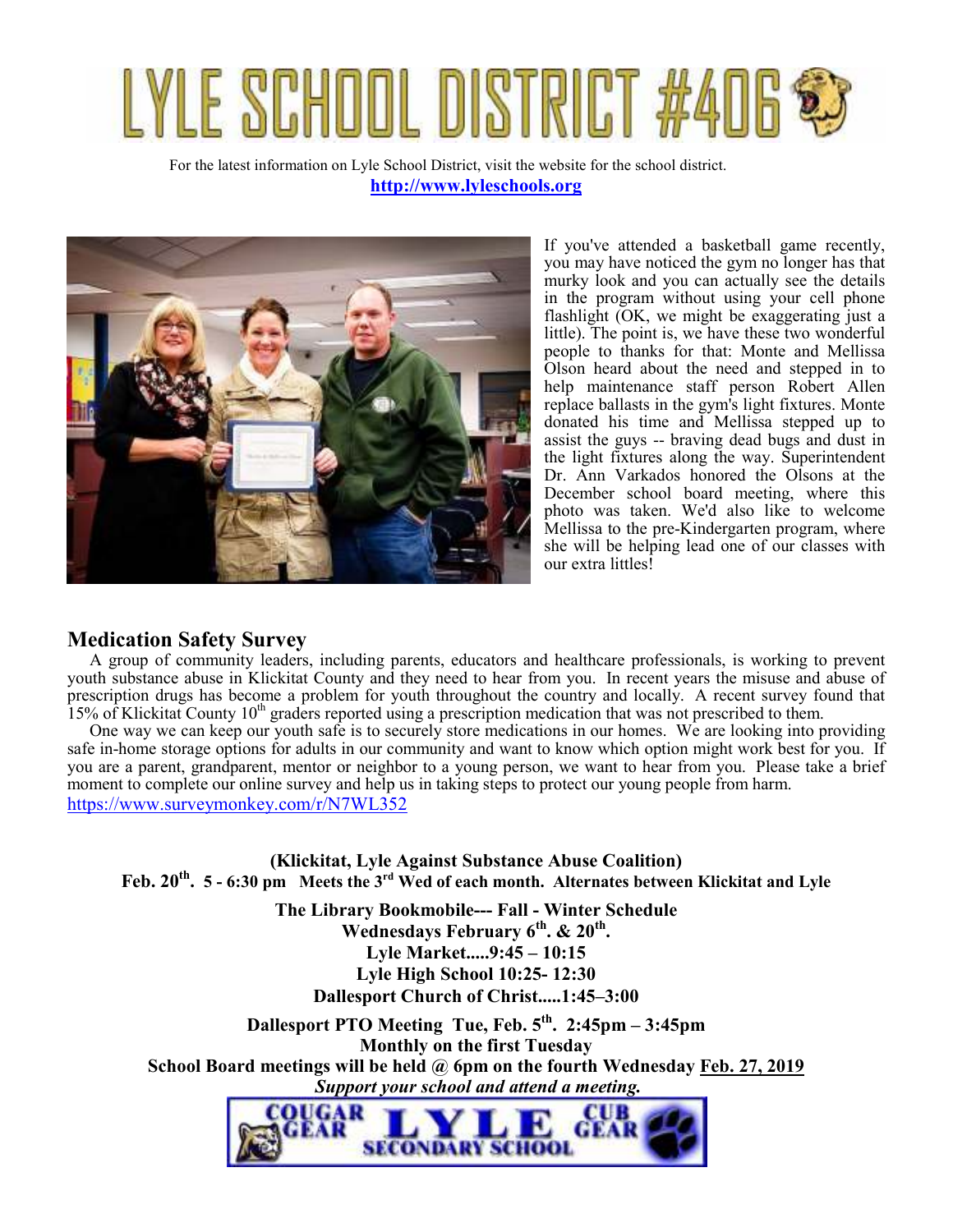#### **Beginning Genealogy Class February 9, 2019 10:30AM Presented by Columbia Gorge Genealogical Society**

Class will cover getting organized, internet research, genealogy, etiquette, research software, crowd sourcing for the best results, record importance, interviewing family members, free research handouts.

We're here to help YOU! Downstairs classroom. Public Welcome! FREE Presenter: Georga Foster Columbia Gorge Discovery Center

5000 Discovery Drive, The Dalles

#### **America Goes Red February 1, 2019**

 Held annually on the first Friday in February, National Wear Red Day serves as a symbol of strength and unity in the movement to end cardiovascular diseases and stroke in women. Show your support for the movement by participating and unity in the movement to end cardiovascular diseases and stroke in women. Show your support for the movement by participating in movement by participating in WearRedAndGive on February 1 and encouraging others to do the same.



#### **Cascade Singers**

Cascade Singers community choir welcomes new members for its spring season. Work has begun for a choir festival in February and the annual St. Patrick's Day concert. A late spring concert will feature women composers. The Singers meet under the direction of Miles Thoming-Gale Sundays from 7 to 9 p.m. at Zion Lutheran Church, 10th and Union Streets, in The Dalles. Onehour work sessions also happen Thursdays at 7 p.m. at First United Methodist Church. Rehearsals are open to all interested singers. For further information contact the director at milesmansfield93@gmail.com

#### **Free Eye Care Clinic**

On Presidents' Day weekend, the Goldendale Lions Club, Goldendale School Leadership Club, and Dr. James Ogden will have a free eye clinic for people without insurance or the means to obtain the eye care they need. Examinations will be done on Saturday, Feb. 16, and Monday, Feb. 18, at Ogden's office.

The Lions Club will determine patient eligibility using a set of standards they have used for many years. The Leadership Club will do the pre-exam testing, and Ogden will complete the exams. The optical lab costs of the glasses that are prescribed will be paid by a generous local benefactor.

Applications are available at Ogden's office (103 W. Main Street in Goldendale) and must be submitted by Feb. 13. For more information, call 773- 4114.

#### **AARP Tax Assistance**

**FREE** tax assistance will be available for residents of Klickitat County through the Tax Aide Program, sponsored by AARP Foundation in cooperation with IRS. Taxpayers need to bring: Income statements, W2 forms; Interest and Dividend forms 1099-Int and 1099-Div; 1099-Misc; 1099-R Pension; 1099-G Unemployment; Form SSA 1099 Social Security, etc. Photo ID and proof of Social Security numbers for everyone listed on the return. Husband & wives filing jointly MUST both be present unless due to disability. Assistance is available to persons of all ages with low to moderate income and those who qualify for Earned Income credit. Volunteer counselors are trained by IRS certified instructors and will be at the following locations:

#### **Goldendale Grange Hall**

228 E Darland Street.

AARP Tax Aid appointments will be on Fridays and Saturdays starting Feb. 1st. through April  $13<sup>th</sup>$ . from 9am to 12-noon. You must call Senior Services at 773- 3757 to make an appointment.

**White Salmon Pioneer Center**  501 NE Washington Street.

AARP Tax Aid appointments will be on Tuesdays, beginning February 5<sup>th.</sup> 9am to Noon. You must call Senior Services at 493-3068 to make an appointment.

### **History After Hours**

**February 15, 2019 5:00 PM - 7:00 PM**<br>The Wasco County Historical County Historical<br>old St. Peter's Society and landmark invites you to join us for an informal gathering to celebrate the historical organizations in and around Wasco County

We all have a common interest in the history of this area. Let's get to know each other and share information with each other in an informal setting.

St. Peter's Landmark 405 Lincoln St. The Dalles, OR

Appetizers, coffee, tea and water will be served and we will have a cake to celebrate Oregon's Birthday!

Each organization may share a brief update for their upcoming year. (Try not to exceed 5 minutes). Bring along brochures, etc. to exchange.

Let's make connections and work together to keep the history of our area alive!<br>RSVP

by Feb. 12th to Jean at jkverc@charter.net or 541-296-5785 or 541-980-7453. Please leave a message if no answer.



#### **KCDEM Citizen Guide TO PREPAREDNESS**

http://www.klickitatcounty.org/D ocumentCenter/View/5491/Citize n-Guide\_WebsiteCopy

#### **Meeting Notice February 19th 6:00pm**

The Klickitat County Board of Commissioners will be holding an evening meeting on Tuesday, **February 19, 2019** beginning at the hour of **6:00 PM** at which time Klickitat County residents may comment on **I-1639, the Second Amendment of the United States Constitution, or Article I, Section 24 of the Washington State Constitution.** 

This meeting will be held at the Goldendale Grange Hall located at 228 E Darland, Goldendale, WA.

DATED this 29th day of January, 2019.  $\sqrt{s}$ 

David M. Sauter, Chairman Board of County Commissioners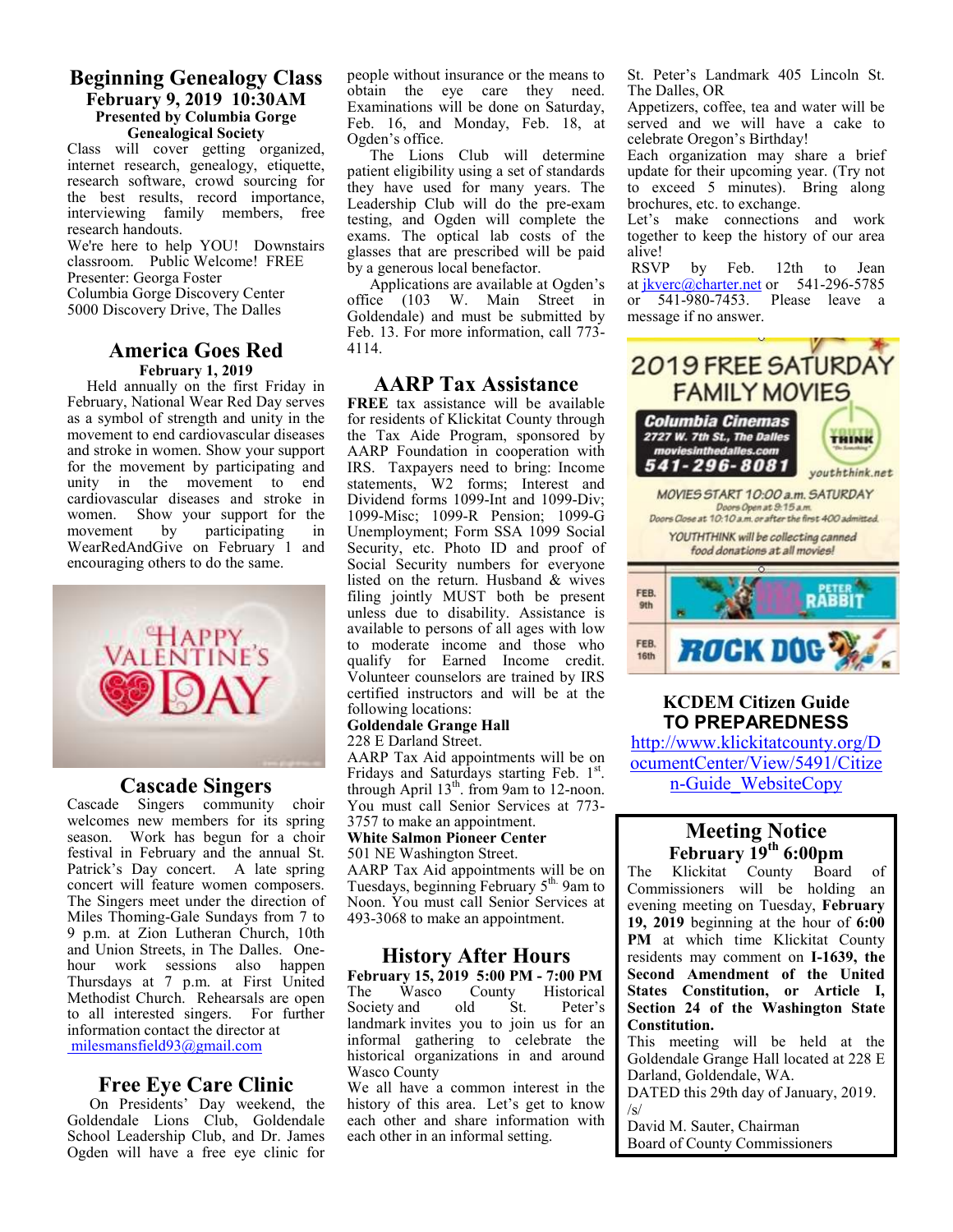# **Dallesport-Murdock Community Calendar**<br>Dallesport-Murdock Fire Dept. KCFD#6 Dallesport-Murdock Community Co

 **630 Central Ave. P.O. Box 215 767-1252 136 6th Ave. P.O. Box 8** 

# **Dallesport-Murdock Community Council 136 6<sup>th</sup> Ave. P.O. Box 8**

**Post Office hours are 8am-2pm M-F Sat. 7:30am-11:00 for package pick up only Phone 767-1577**

| <b>February 2019</b>                                                                                                             |                                                                                                                                       |                                                                                            |                                                                                                                                                                           |                                                                            |                                                                                                                                                                                                                               |                                                                                                                                                     |
|----------------------------------------------------------------------------------------------------------------------------------|---------------------------------------------------------------------------------------------------------------------------------------|--------------------------------------------------------------------------------------------|---------------------------------------------------------------------------------------------------------------------------------------------------------------------------|----------------------------------------------------------------------------|-------------------------------------------------------------------------------------------------------------------------------------------------------------------------------------------------------------------------------|-----------------------------------------------------------------------------------------------------------------------------------------------------|
| <b>Sun</b>                                                                                                                       | Mon                                                                                                                                   | Tue                                                                                        | Wed                                                                                                                                                                       | Thu                                                                        | Fri                                                                                                                                                                                                                           | <b>Sat</b>                                                                                                                                          |
| <b>AA Meetings</b><br><b>Wednesdays and</b><br><b>Sundays 7pm</b><br><b>Lyle School</b><br>Library<br>625 Keasey<br>360-870-3321 |                                                                                                                                       | Volunteer<br>Firefighters<br>meet<br><b>Tuesdays 6pm</b><br><b>Dallesport Fire</b><br>Hall |                                                                                                                                                                           |                                                                            | <b>Senior</b><br><b>Advisory</b><br>Meeting<br>10:30am-12pm                                                                                                                                                                   | <b>First Saturday</b><br><b>Breakfast</b><br><b>Lyle Lions</b><br><b>Club</b><br>7am-10am<br><b>Everyone</b> is<br>welcome!<br><b>Groundhog Day</b> |
| $\vert 3$<br><b>Super Bowl</b>                                                                                                   | <b>Lyle Lions Club</b><br>meeting.<br>Potluck at 6:00<br>pm; Mtg. at $6:30$<br>pm. Call 509-<br>365-2921                              | <b>Senior Lunch</b><br><b>Lyle 11:30am</b>                                                 | 6<br><b>Bookmobile</b><br><b>Lyle Market</b><br>$9:45-10:15$<br><b>Lyle High School</b><br>10:25-12:30<br><b>Dallesport</b><br><b>Church of Christ</b><br>1:45-3:00       | 7                                                                          | 18                                                                                                                                                                                                                            |                                                                                                                                                     |
| $ 10\rangle$                                                                                                                     | 11                                                                                                                                    | 12<br><b>Senior Lunch</b><br>Lyle 11:30am                                                  | 13<br>Fire Dist. Biz<br>Meet 6pm<br><b>Commissioners</b><br>Meet 7pm<br><b>Water Dist.</b><br>Meet 6pm                                                                    | 14<br>Community<br>Council<br><b>Meeting 7pm</b><br><b>Valentine's Day</b> | 15<br><b>Airport Board</b><br><b>Meeting 7am</b><br>@Airport                                                                                                                                                                  | 16<br><b>Fire Dist</b><br><b>Breakfast</b><br><b>Fundraiser</b><br>@ Fire Hall<br>$7-10am$                                                          |
| 17                                                                                                                               | 18<br><b>Lyle Lions Club</b><br>meeting.<br>Potluck at 6:00<br>pm; Mtg. at 6:30<br>pm. Call 509-<br>365-2921<br><b>Presidents Day</b> | 19<br><b>Senior Lunch</b><br>Lyle 11:30am                                                  | $ 20\rangle$<br><b>Bookmobile</b><br><b>Lyle Market</b><br>$9:45-10:15$<br>Lyle High School<br>10:25-12:30<br><b>Dallesport</b><br><b>Church of Christ</b><br>$1:45-3:00$ | 21                                                                         | 22                                                                                                                                                                                                                            | 23                                                                                                                                                  |
| $\overline{24}$                                                                                                                  | 25                                                                                                                                    | 26<br><b>Senior Lunch</b><br>Lyle 11:30am                                                  | 27                                                                                                                                                                        | 28                                                                         | <b>February comes from the Latin</b><br>word februa, which means "to<br>cleanse."<br>The<br>month<br>was<br>after<br>named<br>the<br>Roman<br>Februalia, which was a month<br>long festival of purification and<br>atonement. |                                                                                                                                                     |